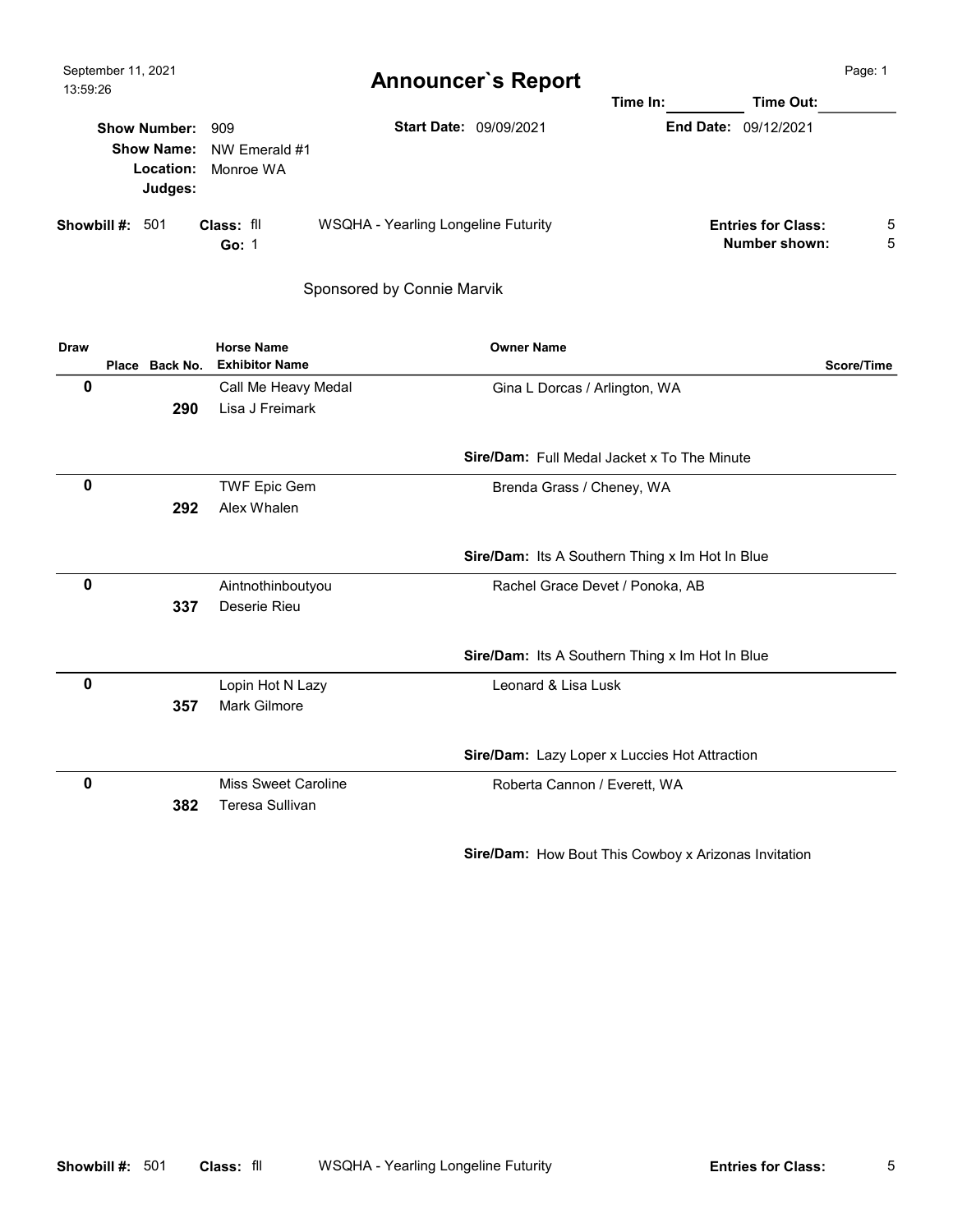| September 11, 2021<br>13:59:26 |                                                     |                                                    | <b>Announcer's Report</b>                                                                         | Time Out: | Page: 2                                    |        |
|--------------------------------|-----------------------------------------------------|----------------------------------------------------|---------------------------------------------------------------------------------------------------|-----------|--------------------------------------------|--------|
|                                | <b>Show Number:</b><br><b>Show Name:</b><br>Judges: | 909<br>NW Emerald #1<br><b>Location:</b> Monroe WA | <b>Start Date: 09/09/2021</b>                                                                     |           | <b>End Date: 09/12/2021</b>                |        |
| Showbill $\#$ : 502            |                                                     | <b>Class: F4HUS</b><br>Go: $1$                     | WSQHA - All Breed HUS 4 & Un Futurity<br>Sponsored by Washington Horse Properties / Jeff Williams |           | <b>Entries for Class:</b><br>Number shown: | 7<br>7 |

| <b>Draw</b> |                | <b>Horse Name</b>      | <b>Owner Name</b>                                      |
|-------------|----------------|------------------------|--------------------------------------------------------|
|             | Place Back No. | <b>Exhibitor Name</b>  | Score/Time                                             |
| 0           |                | <b>Huntin Diamonds</b> | Megan Neugebauer / Bellingham, WA                      |
|             | 103            | Megan Neugebauer       |                                                        |
|             |                |                        |                                                        |
|             |                |                        | <b>Sire/Dam:</b> Hubba Hubba Huntin x Wear Diamonds    |
| 0           |                | Lets Invite Harley     | Anna Rodriguez / Pt Orchard, WA                        |
|             | 138            | Anna Rodriguez         |                                                        |
|             |                |                        |                                                        |
|             |                |                        | Sire/Dam: Hotrod Harley x Im The Only Choice           |
| $\mathbf 0$ |                | All Time Machine       | Brenda Grass / Cheney, WA                              |
|             | 291            | Alex Whalen            |                                                        |
|             |                |                        |                                                        |
|             |                |                        | Sire/Dam: Its All In My Jeans x Smooth Sailing Machine |
| 0           |                | Rocking The House      | Teresa Standley / Prineville, OR                       |
|             | 313            | Michael R Davis        |                                                        |
|             |                |                        |                                                        |
|             |                |                        | Sire/Dam: Lazy Loper x Goodbars Luxury                 |
| 0           |                | Factor In The Blues    | Cathleen Hernandez / LaCenter, WA                      |
|             | 317            | Anthony Wilson         |                                                        |
|             |                |                        | Sire/Dam: The Wow Factor x Blue Skies Ahead            |
| $\mathbf 0$ |                | Aintnothinboutyou      | Rachel Grace Devet / Ponoka, AB                        |
|             | 337            | Rachel Grace Devet     |                                                        |
|             |                |                        | Sire/Dam: Its A Southern Thing x Im Hot In Blue        |
|             |                |                        |                                                        |
| $\mathbf 0$ |                | Impulsive Allthe Time  | April Mehls / Lake Oswego, OR                          |
|             | 352            | Laura Satern           |                                                        |
|             |                |                        | Sire/Dam: Impulsified x Time To Go Platinum            |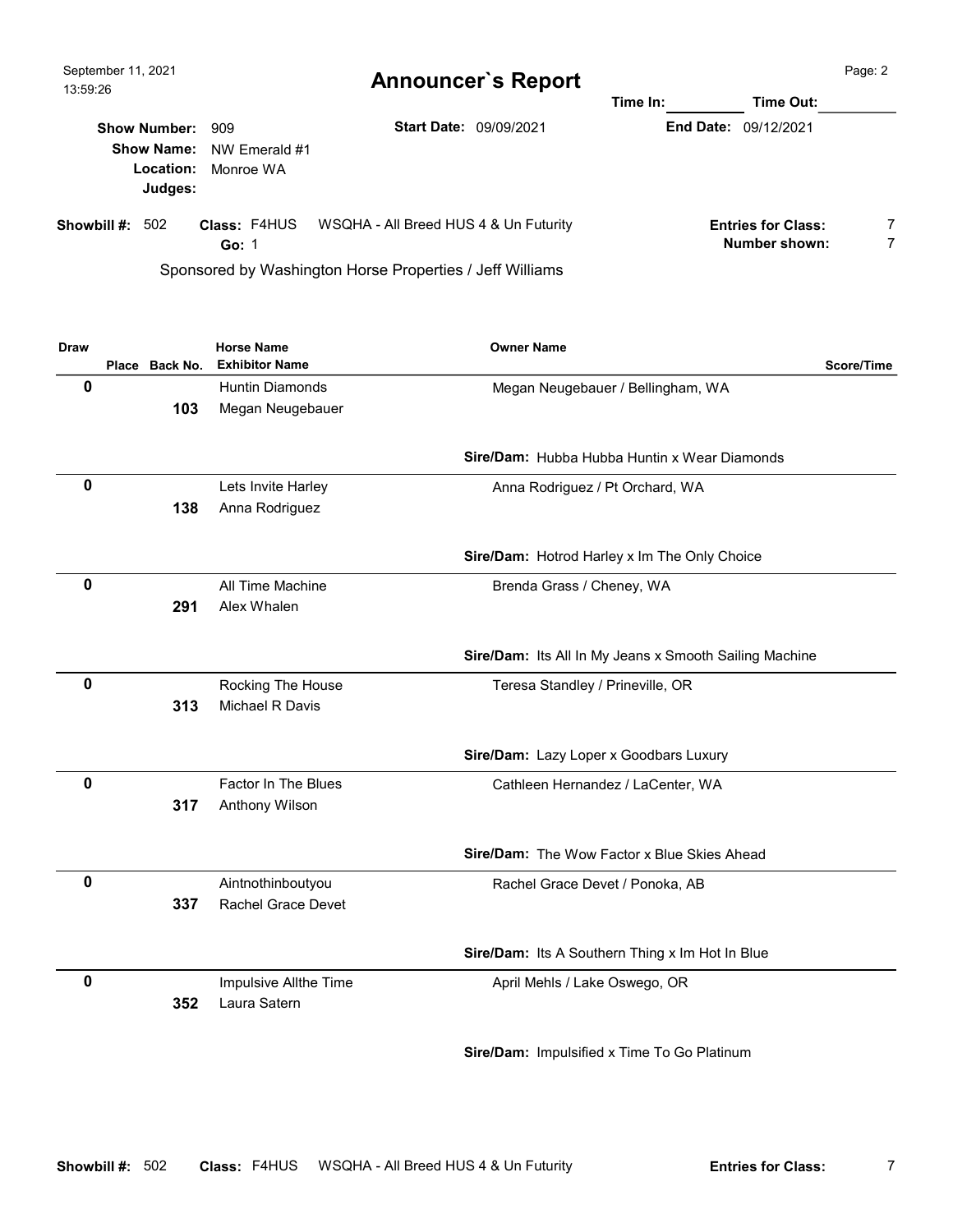| September 11, 2021<br>13:59:26                  |                                              | <b>Announcer's Report</b>                                           | Time In: |                             | Time Out:                                  | Page: 3             |
|-------------------------------------------------|----------------------------------------------|---------------------------------------------------------------------|----------|-----------------------------|--------------------------------------------|---------------------|
| <b>Show Number: 909</b><br>Location:<br>Judges: | <b>Show Name:</b> NW Emerald #1<br>Monroe WA | <b>Start Date: 09/09/2021</b>                                       |          | <b>End Date: 09/12/2021</b> |                                            |                     |
| Showbill #:<br>503                              | Go: 1                                        | <b>Class: F2OPEN WSQHA - AB Western Pleasure 2 YO Open Futurity</b> |          |                             | <b>Entries for Class:</b><br>Number shown: | $\overline{7}$<br>4 |

Sponsored by Edward Higbee & Co

| <b>Draw</b> |                | <b>Horse Name</b>       | <b>Owner Name</b>                                   |            |
|-------------|----------------|-------------------------|-----------------------------------------------------|------------|
|             | Place Back No. | <b>Exhibitor Name</b>   |                                                     | Score/Time |
| 0           |                | Shes All Made Up        | Riverside Ranch/ Letts Mcgraw                       |            |
|             | 105            | <b>Clare Delaney</b>    |                                                     |            |
|             |                |                         |                                                     |            |
|             |                |                         | <b>Sire/Dam:</b> Machine Made x KM Best In The Rain |            |
| 0           |                | Cant By Me Love         | Linda And Ron Coakley                               |            |
|             | 115            | Kip Larson              |                                                     |            |
|             |                |                         |                                                     |            |
|             |                |                         | Sire/Dam: Lazy Loper x One Hot Topic                |            |
| 0           |                | <b>Makin Slow Moves</b> | Karen Kelly / Elma, WA                              |            |
|             | 139            | <b>Tyrell E Elrod</b>   |                                                     |            |
|             |                |                         |                                                     |            |
|             |                |                         | Sire/Dam: Machine Made x Lopen By Moonlite          |            |
| $\mathbf 0$ |                | Righteous Brotha        | W Norman Williamson / Eureka, CA                    |            |
|             | 319            | <b>Kyler Nall</b>       |                                                     |            |
|             |                |                         | Sire/Dam: Righteous Invitation x Always At The Bar  |            |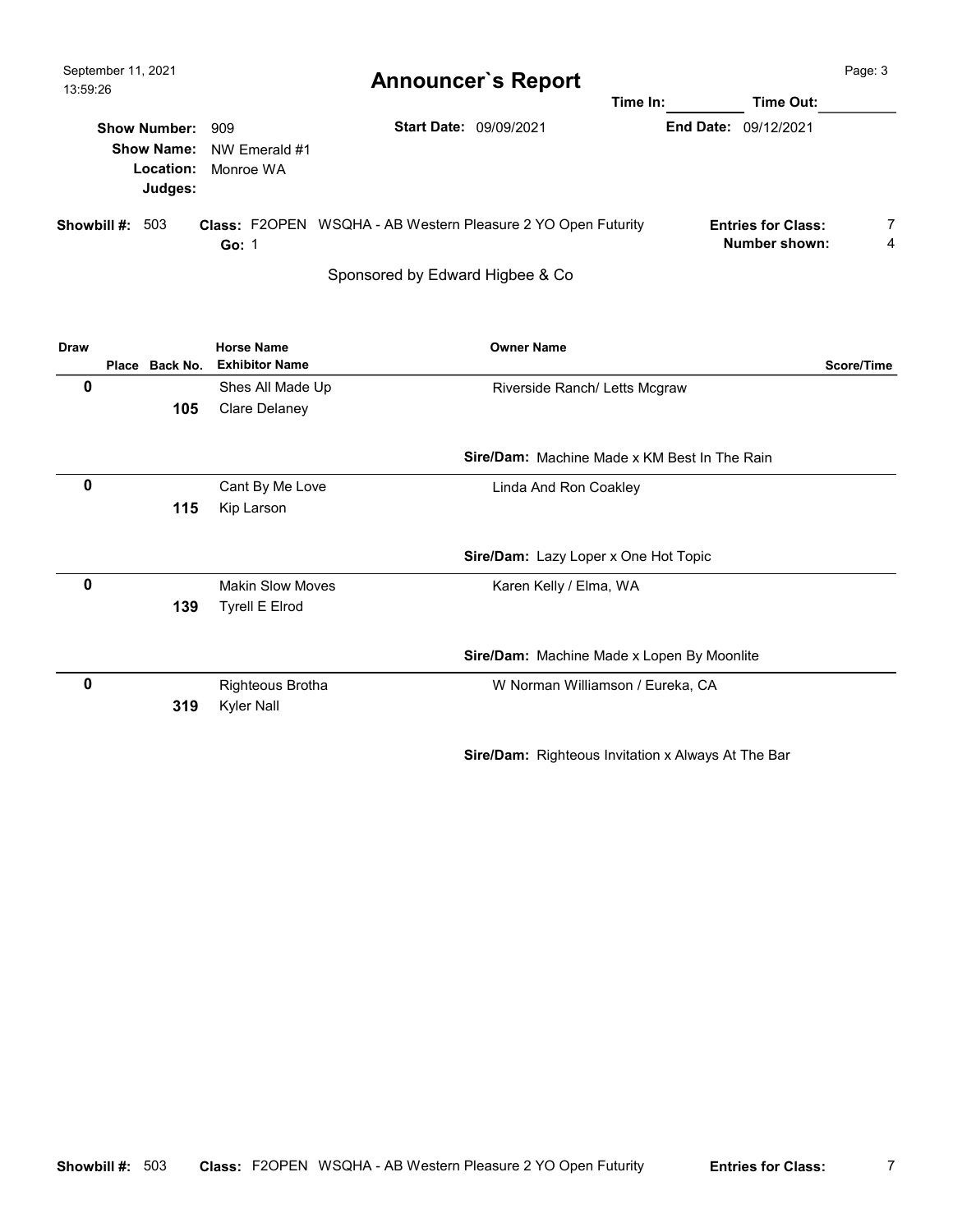| September 11, 2021<br>13:59:26 |                                           |                                           |                                                                                                                  | <b>Announcer's Report</b> |                                                     |                                                   | Page: 4    |
|--------------------------------|-------------------------------------------|-------------------------------------------|------------------------------------------------------------------------------------------------------------------|---------------------------|-----------------------------------------------------|---------------------------------------------------|------------|
|                                |                                           |                                           |                                                                                                                  |                           | Time In:                                            | Time Out:                                         |            |
| <b>Show Number:</b>            | <b>Show Name:</b><br>Location:<br>Judges: | 909<br>NW Emerald #1<br>Monroe WA         |                                                                                                                  | Start Date: 09/09/2021    |                                                     | End Date: 09/12/2021                              |            |
| Showbill #:                    | 504                                       | Go: 1                                     | <b>Class: FSNWP</b> WSQHA - Shelia McNeil AB West Plsr 2YO NonPro Fut<br>Sponsored by Kerri DeKubber Show Horses |                           |                                                     | <b>Entries for Class:</b><br><b>Number shown:</b> | 5<br>4     |
|                                |                                           |                                           | Award to the Highest Placing Limited Rider; Not to have won more than \$1500<br>Sponsored by EMO                 |                           |                                                     |                                                   |            |
| <b>Draw</b>                    |                                           | <b>Horse Name</b>                         |                                                                                                                  | <b>Owner Name</b>         |                                                     |                                                   |            |
|                                | Place Back No.                            | <b>Exhibitor Name</b>                     |                                                                                                                  |                           |                                                     |                                                   | Score/Time |
| 0                              |                                           | Shes All Made Up                          |                                                                                                                  |                           | Riverside Ranch/ Letts Mcgraw                       |                                                   |            |
| $\star$                        | 105                                       | Cassandra Letts                           |                                                                                                                  |                           |                                                     |                                                   |            |
|                                |                                           |                                           |                                                                                                                  |                           | <b>Sire/Dam:</b> Machine Made x KM Best In The Rain |                                                   |            |
| 0                              |                                           | Cant By Me Love                           |                                                                                                                  | Linda And Ron Coakley     |                                                     |                                                   |            |
|                                | 115                                       | Linda Coakley                             |                                                                                                                  |                           |                                                     |                                                   |            |
|                                |                                           |                                           |                                                                                                                  |                           |                                                     |                                                   |            |
|                                |                                           |                                           |                                                                                                                  |                           | Sire/Dam: Lazy Loper x One Hot Topic                |                                                   |            |
| 0                              | 139                                       | <b>Makin Slow Moves</b><br>Jana E Vaagen  |                                                                                                                  | Karen Kelly / Elma, WA    |                                                     |                                                   |            |
|                                |                                           |                                           |                                                                                                                  |                           | Sire/Dam: Machine Made x Lopen By Moonlite          |                                                   |            |
| 0                              | 199                                       | Willubmyvalentine<br><b>Jeff Williams</b> |                                                                                                                  |                           | Jeff Williams / Vashon, WA                          |                                                   |            |

Sire/Dam: My Sleepy Valentine x I Will Be Invited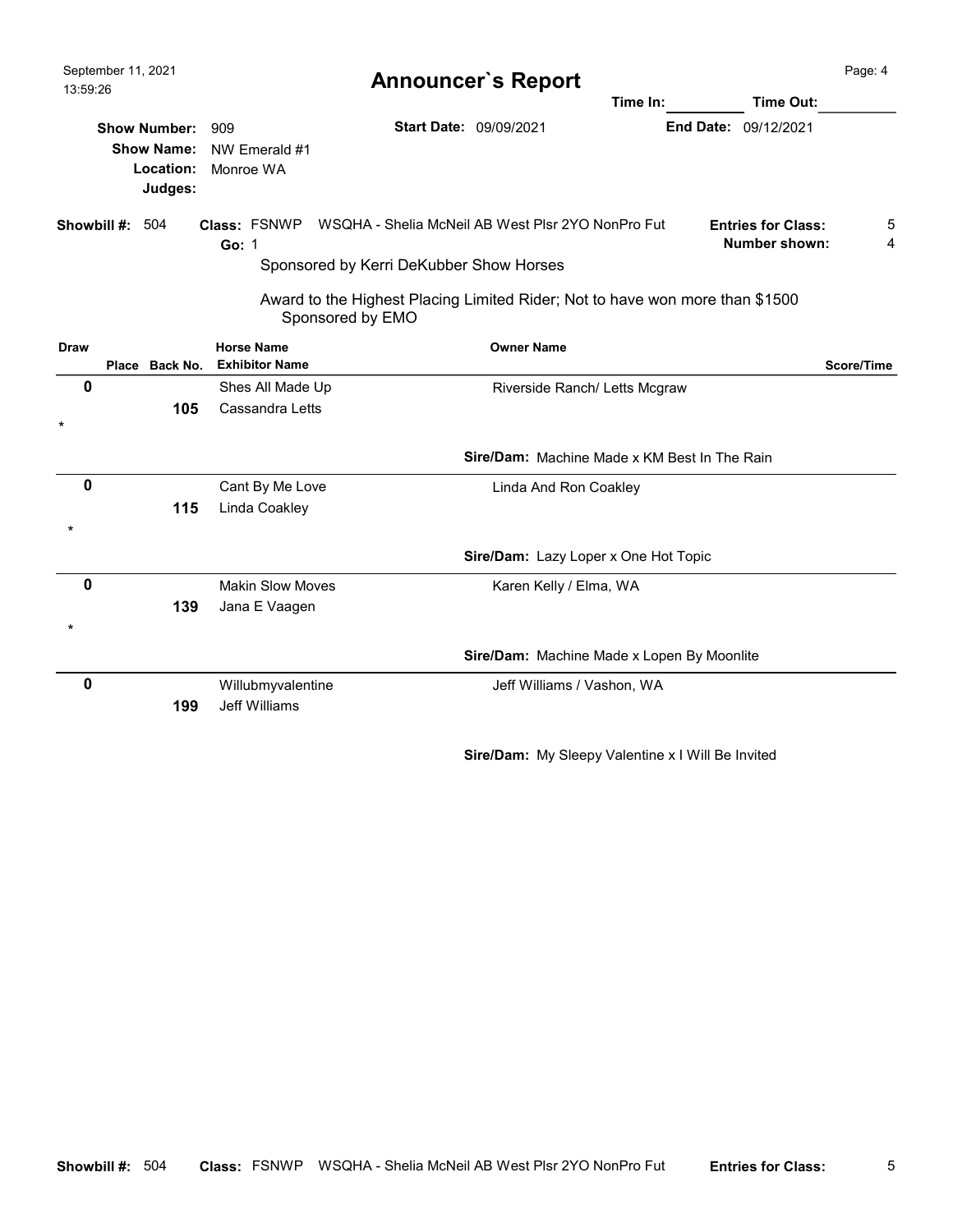| September 11, 2021<br>14:13:09 |                                                               |                             | <b>Announcer's Report</b>                | Time In:         | Time Out:                                  | Page: 1 |
|--------------------------------|---------------------------------------------------------------|-----------------------------|------------------------------------------|------------------|--------------------------------------------|---------|
|                                | Show Number: 909<br><b>Show Name:</b><br>Location:<br>Judges: | NW Emerald #1<br>Monroe WA  | <b>Start Date: 09/09/2021</b>            | <b>End Date:</b> | 09/12/2021                                 |         |
| Showbill $\#$ : 505            |                                                               | <b>Class: f3wp</b><br>Go: 1 | WSQHA - All Breed Western Plsr 3 YO Open |                  | <b>Entries for Class:</b><br>Number shown: | 7       |

## Sponsored by The Grange-Country Co Op. Issaquah, WA

| Draw        |                | <b>Horse Name</b>         | <b>Owner Name</b>                                    |
|-------------|----------------|---------------------------|------------------------------------------------------|
|             | Place Back No. | <b>Exhibitor Name</b>     | Score/Time                                           |
| $\mathbf 0$ |                | Lopin Like Thizz          | Robin A Gorman / Shelton, WA                         |
|             | 110            | Monica L Webb             |                                                      |
|             |                |                           |                                                      |
|             |                |                           | Sire/Dam: The Lopin Machine x Chip N Zziple          |
| $\mathbf 0$ |                | Lopen Ona Impulse         | Sunny Stiles / Bellingham, WA                        |
|             | 137            | Ginger Leeper             |                                                      |
|             |                |                           |                                                      |
|             |                |                           | Sire/Dam: RI Best Of Sudden x Ona Good Impulse       |
| $\mathbf 0$ |                | Shezagoodbarrockstar      | Tony & Chas Allen / Deer Park, WA                    |
|             | 141            | Alex Whalen               |                                                      |
|             |                |                           |                                                      |
|             |                |                           | Sire/Dam: Im The One And Only x Good Girls Wear Roan |
| 0           |                | Gotta Kiss The Girl       | Victoria L Moller                                    |
|             | 296            | Anthony Wilson            |                                                      |
|             |                |                           |                                                      |
|             |                |                           | <b>Sire/Dam: Kissin The Girls x Deluxe Machine</b>   |
| $\mathbf 0$ |                | A Margarita Machine       | June Mohrland / Pendleton, OR                        |
|             | 334            | <b>Todd Jerome Hovrud</b> |                                                      |
|             |                |                           |                                                      |
|             |                |                           | Sire/Dam: Good Machinery x Be My Zippo               |
| $\mathbf 0$ |                | Made To Raise Cain        | Jeff Williams / Vashon, WA                           |
|             | 373            | Kristy L McCann           |                                                      |
|             |                |                           |                                                      |
|             |                |                           | Sire/Dam: Machine Made x Ms Poison Ivy               |
| 0           |                | Made Ona Blue Moon        | Anne Kennedy / Seattle, WA                           |
|             | 396            | Kyle C Hockett            |                                                      |
|             |                |                           | Sire/Dam: x                                          |
|             |                |                           |                                                      |